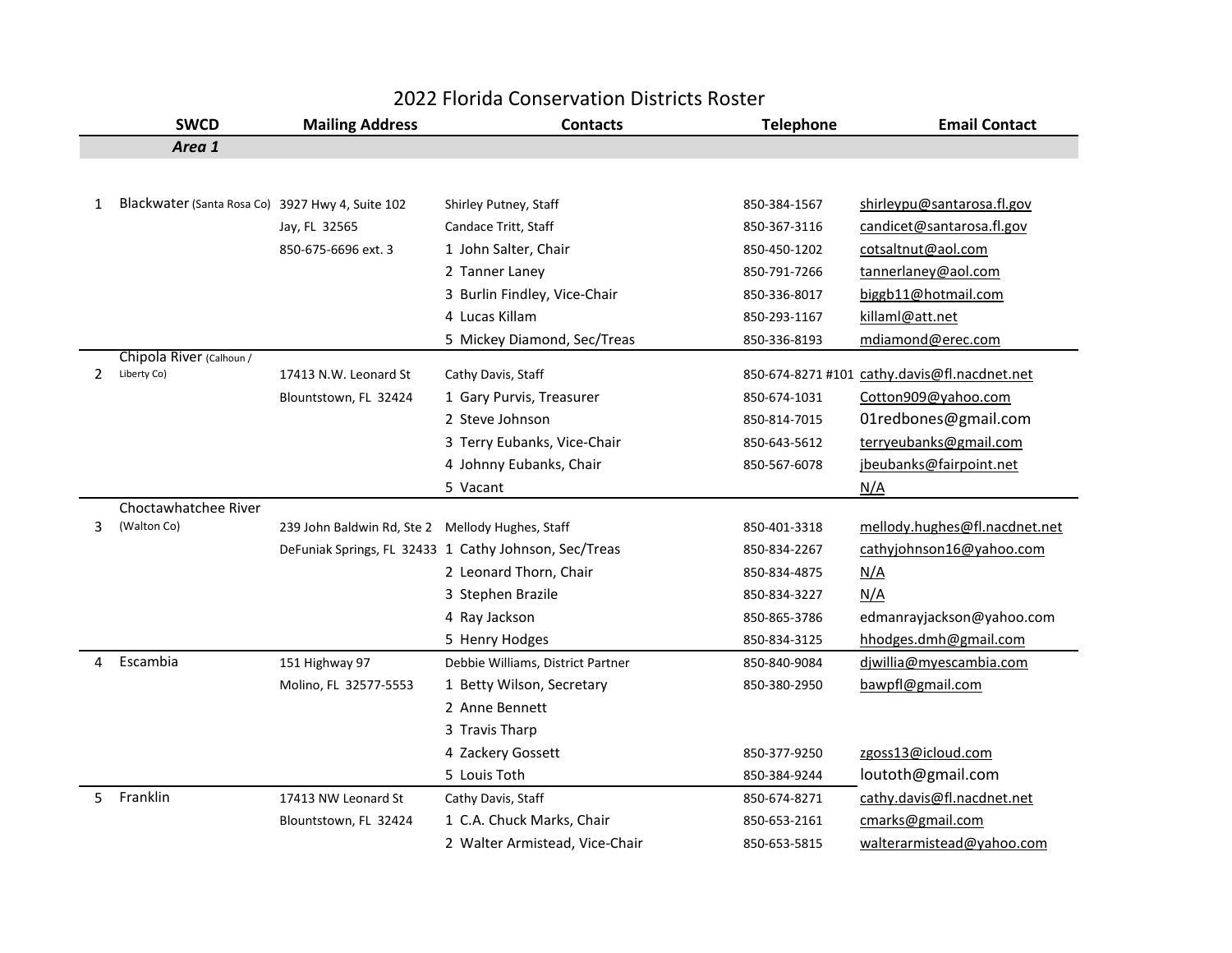|                |                         |                                                                             | 3 Allan Pierce                 | 850-653-5727    | alanc@fairpoint.net                          |
|----------------|-------------------------|-----------------------------------------------------------------------------|--------------------------------|-----------------|----------------------------------------------|
|                |                         |                                                                             | 4 Mark Curenton, Treasurer     | 850-653-9783    | N/A                                          |
|                |                         |                                                                             | 5 Krystal Shuler Hernandez     | 850-653-5922    | krystal.shuler@gmail.com                     |
| 6              | <b>Holmes Creek</b>     | 103 North Oklahoma St                                                       | Alisha Dunaway                 | 850-756-5408    | holmescreekswcd@gmail.com                    |
|                |                         | Bonifay, FL 32425                                                           | 1 Joe Franklin, Chair          | 334-701-3826    | <u>N/A</u>                                   |
|                |                         |                                                                             | 2 Randall Baker                | 334-805-9197    | N/A                                          |
|                |                         |                                                                             | 3 Judy Powell, Sec/Treas       | 850-547-2901    | N/A                                          |
|                |                         |                                                                             | 4 Jerry Wright                 | 850-547-9877    | N/A                                          |
|                |                         |                                                                             | 5 Terry Watkins, Vice-Chair    | 850-547-4662    | terrywatkins@centurylink.net                 |
|                | Orange Hill (Washington |                                                                             |                                |                 |                                              |
| $\overline{7}$ | Co)                     | 103 North Oklahoma St                                                       | Vacant, Staff                  | 850-547-2916 #3 |                                              |
|                |                         | Bonifay, FL 32425                                                           | 1 John Gilbert, Chair          | 850-258-1336    | gilbertmillfarms@att.net                     |
|                |                         |                                                                             | 2 George Owens                 | 850-638-1733    | powens@yahoo.com                             |
|                |                         |                                                                             | 3 Joann Walsingham, Vice-Chair | 850-768-1015    | joannwalsingham@gmail.com                    |
|                |                         |                                                                             | 4 Rebecca Fredricksson         | 850-625-8824    | winbec@bellsouth.net                         |
|                |                         |                                                                             | 5 Cliff White                  | 850-260-1071    | whitecliff@live.com                          |
| 8              | Tupelo (Gulf Co)        | 17413 N.W. Leonard St                                                       | Cathy Davis, Staff             |                 | 850-674-8271 #101 cathy.davis@fl.nacdnet.net |
|                |                         | Blountstown, FL 32424                                                       | 1 Graham Dozier, Treasurer     | 850-639-5627    | wewagraham@outlook.com                       |
|                |                         |                                                                             | 2 Jerry Gaskin                 | 850-639-5627    | gaskinjerald@gmail.com                       |
|                |                         |                                                                             | 3 Gil Shealy                   | 850-648-1055    | Lgs55@gtcom.net                              |
|                |                         |                                                                             | 4 Joe Danford                  | 850-370-0415    | the.tinman@mchsi.com                         |
|                |                         |                                                                             | 5 Dave Davis                   | 850-348-1214    | ddavis@deseretranches.com                    |
| 9              |                         | Yellow River (Okaloosa Co) 3070 Adora Teal Way- Suite , Susan Holley, Staff |                                | 850-682-2416    | yellowriverswcd@yahoo.com                    |
|                |                         | Crestview, FL 32539                                                         | 1 Linda Johnson                | 850-682-2416    | yellowriverswcd@yahoo.com                    |
|                |                         |                                                                             | 2 Andy Baber, Chair            | 850-682-2416    | yellowriverswcd@yahoo.com                    |
|                |                         |                                                                             | 3 David Clark, Vice-Chair      | 850-902-3901    | yellowriverswcd@yahoo.com                    |
|                |                         |                                                                             | 4 Melody Thompson, Vice-Chair  | 850-682-2416    | yellowriverswcd@yahoo.com                    |
|                |                         |                                                                             | 5 Josh Luke                    |                 | yellowriverswcd@yahoo.com                    |
|                | Area 2                  |                                                                             |                                | 850-682-2416    |                                              |
|                | 10 Dixie                | 625 N Hathaway Ave                                                          | Tara Maillard, Staff           | 352-317-1040    | myswcd@outlook.com                           |
|                |                         | Bronson, FL 32621                                                           | 1 John Jenkins                 |                 | jenkins6450@gmail.com                        |
|                |                         |                                                                             | 2 Kameron Keen                 | 352-356-1333    | kkeen@crosscityforest.com                    |
|                |                         |                                                                             |                                |                 |                                              |
|                |                         |                                                                             | 3 Jay Storey                   | 352-210-1762    | storeyjay8@gmail.com                         |
|                |                         |                                                                             | 4 Nicole Spencer, Chair        | 352-682-9887    | nicscoffee@yahoo.com                         |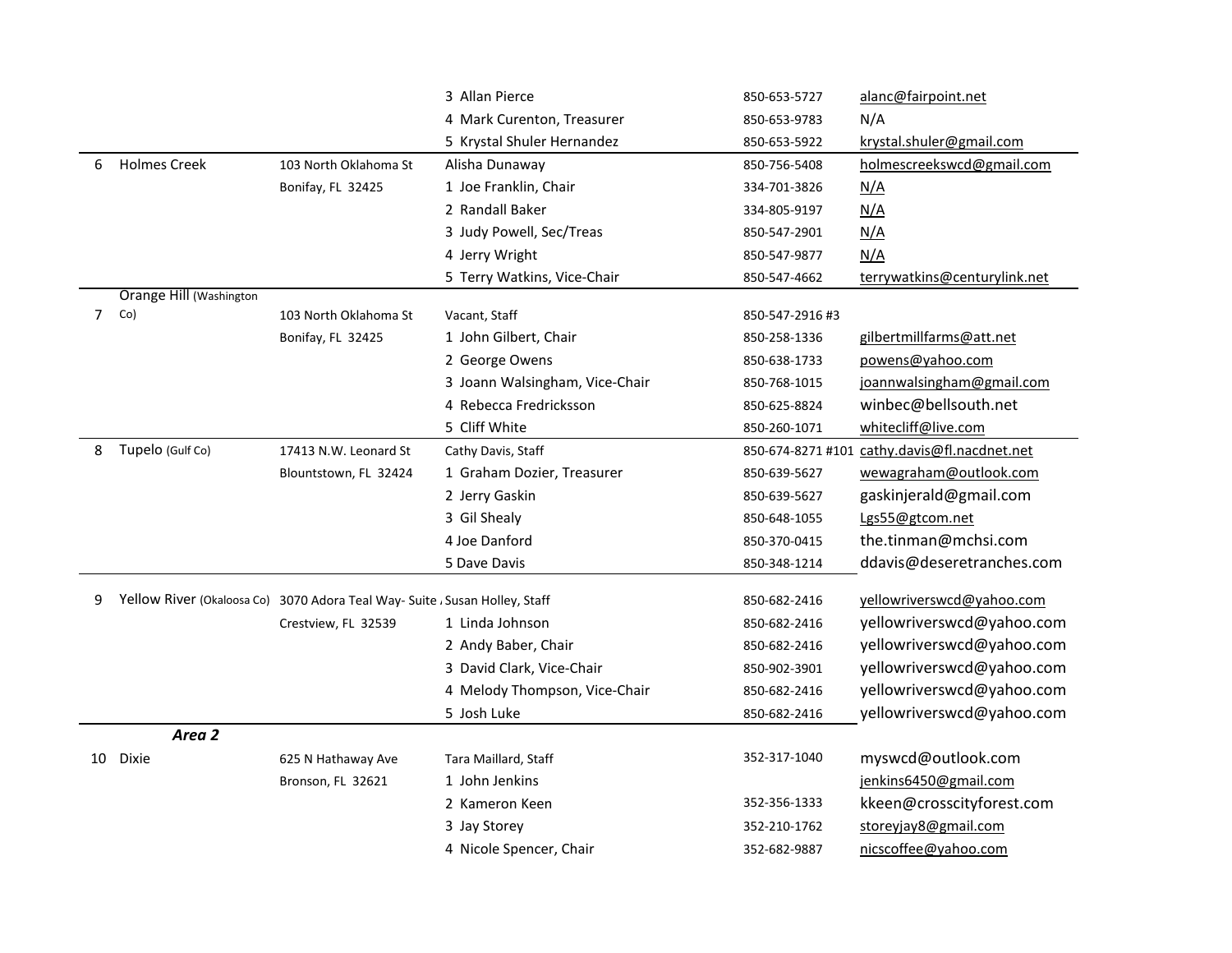|              |                                                    | 5 Justin Stehpenson         | 352-221-4203    | justinstephenson51@yahoo.com  |
|--------------|----------------------------------------------------|-----------------------------|-----------------|-------------------------------|
| 11 Gilchrist | 729 East Wade Street                               | Ashley Cook-Gregory         | 352-463-4093    | Ashely.Cook-Gregory@fdacs.gov |
|              | Trenton, FL 32693                                  | 1 Tommy Jones               | 352-463-4093    | TopQualityHay@gmail.com       |
|              |                                                    | 2 Vacant                    |                 |                               |
|              |                                                    | 3 Myles Langford            | 352-463-4093    | mxm190langford@gmail.com      |
|              |                                                    | 4 Jeff Reed, Chair          | 352-463-4093    | jnreed1988@hotmail.com        |
|              |                                                    | 5 Brett Crawford            | 352-463-1740    | brettcrawford08@icloud.com    |
| 12 Gadsden   | 2140 W. Jefferson Street                           | Pam Tribue, Staff           | 850-875-7255    | ptribue@ufl.edu               |
|              |                                                    | Edith Turner, Staff         | 850-875-7255    | eturner.gsw@gmail.com         |
|              | Quincy, FL 32351                                   | 1 Sterling Watson           | 850-524-1897    | lwatson.gsw@gmail.com         |
|              |                                                    | 2 Bryan Baxley              | 850-491-5404    | bbaxley.gsw@gmail.com         |
|              |                                                    | 3 Jeff Moore, Chair         | 850-570-8484    | jmoore.gsw@gmail.com          |
|              |                                                    | 4 Michael Brown             | 850-320-0407    | mbrown.gsw@gmail.com          |
|              |                                                    | 5 Vincent Moore             | 757-567-2159    | vsmoore.gsw@gmail.com         |
| 13 Hamilton  | 10096 US Highway 129                               | no staff, leave message     | 386-362-2622 #3 |                               |
|              | Live Oak, FL 32060                                 | 1 J. Wesley Deas, Chair     | 386-938-5624    | <u>N/A</u>                    |
|              |                                                    | 2 Terry Knighton            | N/A             | N/A                           |
|              |                                                    | 3 Thomas Warfel             | N/A             | N/A                           |
|              |                                                    | 4 Scott Wynn                | 850-464-1206    | jimpaa@hotmail.com            |
|              |                                                    | 5 Vacant                    |                 |                               |
| 14 Jackson   | 2741 Pennsylvania Ave, Ste 3 Alisha Dunaway        |                             | 850-372-4793    | alisha.dunaway@fdacs.gov      |
|              |                                                    | Peggy                       |                 | jswcd1987@outlook.com         |
|              | Marianna, FL 32448-4014                            | 1 Mack Glass                | 850-579-4641    | jswcd1987@outlook.com         |
|              |                                                    | 2 Greg Hall, Vice-Chair     | 850-569-5359    | jswcd1987@outlook.com         |
|              |                                                    | 3 Tom Stadsklev, Treasurer  | 850-482-7365    | jswcd1987@outlook.com         |
|              |                                                    | 4 Steve Basford             | 850-526-8392    | jswcd1987@outlook.com         |
|              |                                                    | 5 B.E. Davis, JR, Chair     | 850-638-0931    | jswcd1987@outlook.com         |
| 15 Jefferson | 1250 N Jefferson Hwy, 19 N Patrcica Sorensen       |                             | 850-933-2112    | sorensen850@gmail.com         |
|              | Monticello, FL 32344                               | 1 Albert Thomas             | 850-545-6122    | N/A                           |
|              |                                                    | 2 John Finlayson, Jr, Chair | 850-566-3143    | mac@friendly.com              |
|              |                                                    | 3 Walter Edwards            | 850-556-3347    | <u>N/A</u>                    |
|              |                                                    | 4 T. Buckingham Bird, Jr    | 850-997-3503    | N/A                           |
|              |                                                    | 5 Christine Rojas           | 850-815-1833    | christine.rojas107@gmail.com  |
| 16 Lafayette | 176 SW Community Cir, Ste (no staff, leave message |                             | 386-294-1851#3  |                               |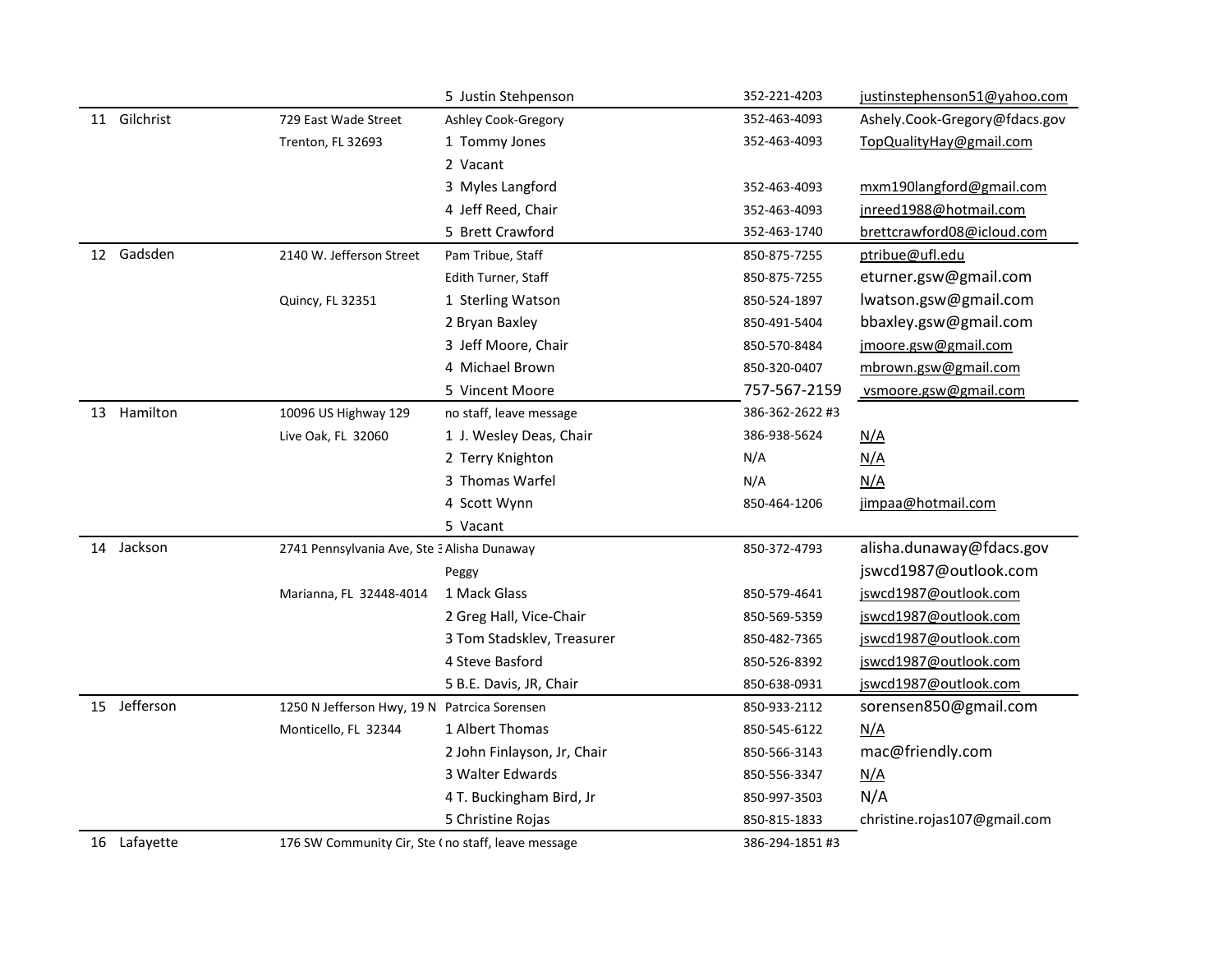|    |                        | Mayo, FL 32066                                     | 1 Steve Walker, Chair                     | 386-294-1028    | N/A                                               |
|----|------------------------|----------------------------------------------------|-------------------------------------------|-----------------|---------------------------------------------------|
|    |                        |                                                    | 2 Kevin Jackson                           | 386-294-3147    | N/A                                               |
|    |                        |                                                    | 3 Earl Byrd                               | 386-935-0514    | N/A                                               |
|    |                        |                                                    | 4 Hugh Edwards                            | 386-294-1767    | N/A                                               |
|    |                        |                                                    | 5 Ryan Sullivan                           | 386-294-2775    | N/A                                               |
|    | 17 Leon                |                                                    | no staff, leave message                   | 850-997-4058 #3 | leon.swcd@gmail.com                               |
|    |                        |                                                    | 1 Jessica Ferris                          | 850-599-5022    | jessicabferris@gmail.com                          |
|    |                        |                                                    | 2 Cara Fleischer Chair                    | 850-755-2505    | supfleischer@gmail.com                            |
|    |                        |                                                    | 3 Tabitha Frazier                         | 850-766-3217    | tabitha@leontrees.org                             |
|    |                        |                                                    | 4 Brian Lee, Treasurer                    | 850-766-7309    | brian.lee.tallahassee@gmail.com                   |
|    |                        |                                                    | 5 Shelby Green                            |                 | greenshelby@gmail.com                             |
|    | 18 Levy                | 625 N Hathaway Ave                                 | Tara Maillard, Staff                      | 352-317-1040    | myswcd@outlook.com                                |
|    |                        | Bronson, FL 32621                                  | 1 Thomas Harper                           | 352-538-5665    | Harperfarms@att.net                               |
|    |                        |                                                    | 2 David Benton, Vice-Chair                | 352-665-1269    | N/A                                               |
|    |                        |                                                    | 3 Wilbur Dean                             | 352-214-8226    | wilburdean2012@gmail.com                          |
|    |                        |                                                    | 4 Scott Berry                             | 352-258-6126    | swamplogger01@gmail.com                           |
|    |                        |                                                    | 5 Jacob Sache, Chair                      | 352-535-5507    | jakesache@gmail.com                               |
|    | 19 Madison             | 182 NW College Loop, Unit B Tyler daSilva          |                                           | 850-688-0164    |                                                   |
|    |                        | Madison, FL 32340                                  | Nancy Plank, Staff                        | 850-869-0337    | swcd.madison@outlook.com                          |
|    |                        |                                                    | 1 James (Billy) Brown, Chair              | 850-971-5288    | Brownjamesw120@yahoo.com                          |
|    |                        |                                                    | 2 Margie McLeod                           | 850-973-2721    | margiefoust@aol.com                               |
|    |                        |                                                    | 3 John Phillips, Vice-Chair               | 850-673-8388    | N/A                                               |
|    |                        |                                                    | 4 Buck Carpenter                          | 850-673-8388    | buckmcarpenter@outlook.com                        |
|    |                        |                                                    | 5 Tyler Shadrick                          | 850-264-8086    | tyshadrick@yahoo.com                              |
| 20 | Sante Fe (Columbia Co) | 2304 SW Main Blvd, Ste 101 no staff, leave message |                                           | 386-755-3194 #3 |                                                   |
|    |                        | Lake City, FL 32025                                | 1 Richard Crusaw, Sec/Treas               | 386-292-5327    | rjcrusawfarms@yahoo.com                           |
|    |                        |                                                    | 2 Donald Spradley, Vice-Chair             | 386-365-0985    | spradleydb@gmail.com                              |
|    |                        |                                                    | 3 Lamar Moseley, Chair                    | 386-365-7772    | N/A                                               |
|    |                        |                                                    | 4 Jeff Willis                             | 386-288-8895    | jmwillis4@hotmail.com                             |
|    |                        |                                                    | 5 Don Stevens                             | 386-965-4875    | N/A                                               |
|    | 21 Suwannee Co         |                                                    |                                           |                 | 386-362-2622 #101 joni.sapp@fl.nacdnet.net        |
|    |                        | 1525-B South Ohio Ave                              | Joni Sapp, Staff                          | 386-364-9848    |                                                   |
|    |                        | Live Oak, FL 32064                                 | 1 Andy Jackson, Chair<br>2 Larry Sessions | 386-364-9118    | raj9@windstream.net<br>barbedwirefarm@hotmail.com |
|    |                        |                                                    |                                           |                 |                                                   |
|    |                        |                                                    | 3 James Williams, Sec/Treas               | 386-362-6066    | james.tricounty@gmail.com                         |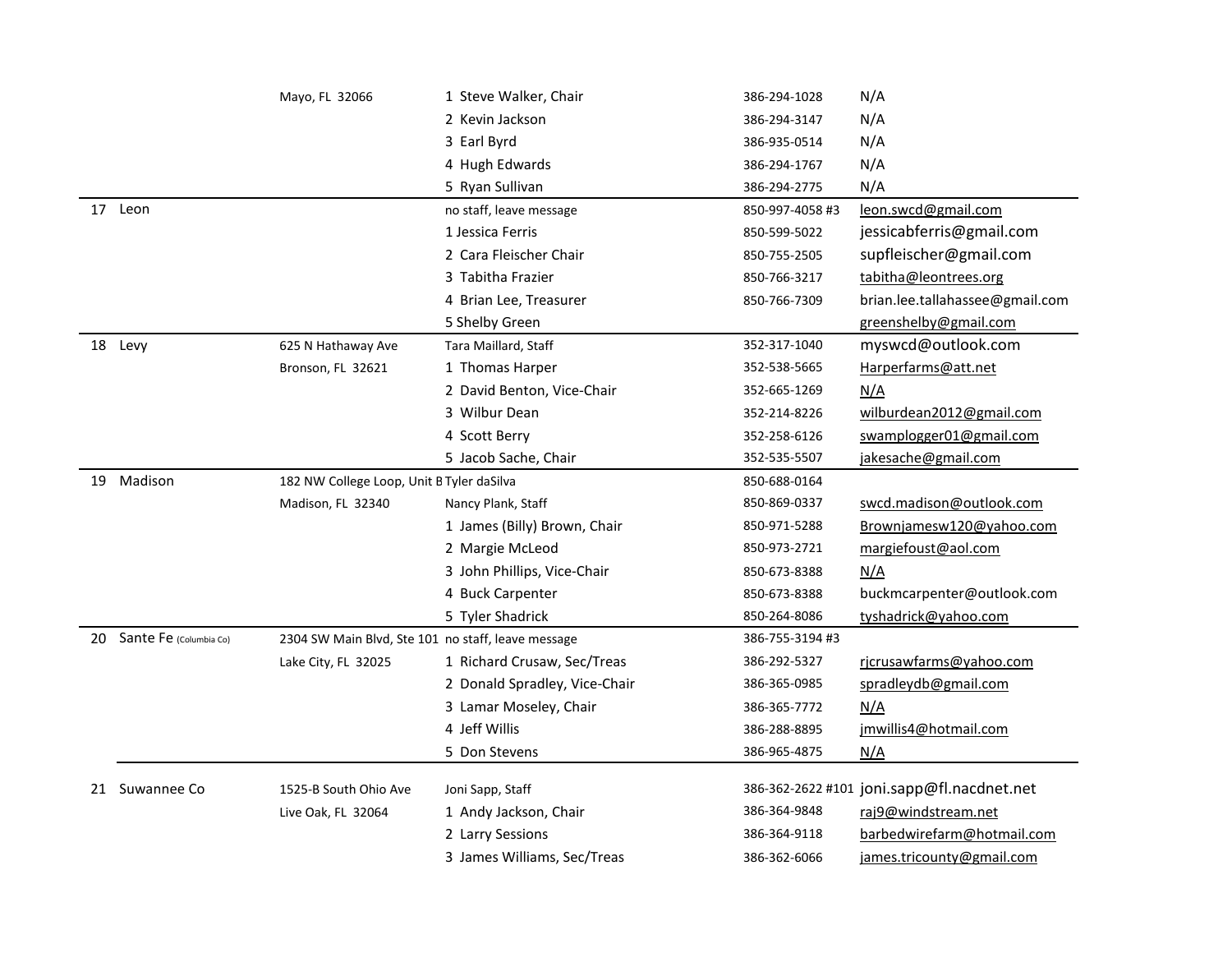|    |                 |                                                    | 4 Ronnie Lawson, Vice-Chair                          | 386-688-0125        | rolawson@windstream.net        |
|----|-----------------|----------------------------------------------------|------------------------------------------------------|---------------------|--------------------------------|
|    |                 |                                                    | 5 Terry Reagan                                       | 386-362-8629        | twreagan@windstream.net        |
|    | 22 Taylor       | 203 Forest Park Drive                              | no staff, leave message                              | 386-294-1851#3      |                                |
|    |                 | Perry, FL 32348                                    | $\mathbf{1}$                                         |                     | <u>N/A</u>                     |
|    |                 |                                                    | 2 Lisa Dykes                                         | 850-371-9120        | N/A                            |
|    |                 |                                                    | 3 VACNT                                              | N/A                 | N/A                            |
|    |                 |                                                    | 4VACANT                                              | N/A                 | N/A                            |
|    |                 |                                                    | 5 Catherine Bethea, Vice-Chair                       | 850-843-0860        | cbethea@fairpoint.net          |
| 23 | Wakulla         | 84 Cedar Avenue                                    | no staff, leave message                              | 850-997-2072 Ext. 3 |                                |
|    |                 | Crawfordville, FL 32327                            | 1 Vacant                                             |                     |                                |
|    |                 |                                                    | 2 Harvey "Dusty" Leimbach, Chair                     | 440-666-7484        | hhldvm@hotmail.com             |
|    |                 |                                                    | 3 Dallas Marshall                                    | 850-509-0992        | wm43064@gmail.com              |
|    |                 |                                                    | 4 Vacant                                             |                     |                                |
|    |                 |                                                    | 5 Cal Jamison, Sec/Treas                             | 850-509-4814        | caljamison@msn.com             |
|    | Area 3          |                                                    |                                                      |                     |                                |
| 24 | Alachua         | 5709 NW 13th St                                    | no staff, leave message                              | 352-376-7414 #3     |                                |
|    |                 |                                                    | Gainesville, FL 32653-2130 1 John Chamberlain, Chair | 352-328-4550        | john.chamberlain@sfcollege.edu |
|    |                 |                                                    | 2 Emily Faulconer                                    | 424-485-9021        | faulcone@era.edu               |
|    |                 |                                                    | 3 Lisa Charney                                       | 352-260-4666        | lisacharney@yahoo.com          |
|    |                 |                                                    | 4 Daniel Gordon                                      | 352-301-0587        | daniellTgordonlaw@gmail.com    |
|    |                 |                                                    | 5 Archie Matthews, Treasurer                         | 352-226-0154        | archielmatthews@gmail.com      |
| 25 | <b>Bradford</b> | 14167 SW 101st Ave                                 | Vacant, Staff                                        | 904-368-0291        |                                |
|    |                 | Starke, FL 32091                                   | 1 Tom Germano                                        | 904-382-3890        | t.germano.bswcd@gmail.com      |
|    |                 |                                                    | 2. Ok Sun Burks                                      | 904-707-2016        | o.burks.bswcd@gmail.com        |
|    |                 |                                                    | 3 Vacnat                                             |                     |                                |
|    |                 |                                                    | 4 Amy Morie                                          | 323-274-8858        | a.morie.bswcd@gmail.com        |
|    |                 |                                                    | 5 Paul Still                                         | 904-368-0291        | p.still.bswcd@gmail.com        |
|    | 26 Clay         | 2463 S.R. 16 West                                  | Beverly Whitener, Staff                              | 904-284-6355 #3     | bwhiten@ufl.edu                |
|    |                 | Green Cove Springs, FL 3204:1 Harrison "Ted" Clark |                                                      | 904-305-3049        | seat1@claysoilandwater.org     |
|    |                 |                                                    | 2 Richard Russell                                    | 904-742-6776        | seat2@claysoilandwater.org     |
|    |                 |                                                    | 3 Richard Darby                                      | 904-662-2296        | seat3@claysoilandwater.org     |
|    |                 |                                                    | 4 Wes Taylor                                         | 904-635-5869        | seat4@claysoilandwater.org     |
|    |                 |                                                    | 5 Michael Cassidy                                    | 904-203-9386        | seat5@claysoilandwater.org     |
| 27 | Duval           | 260 US Highway 301 N                               | no staff, leave message                              | 904-266-0088 #114   |                                |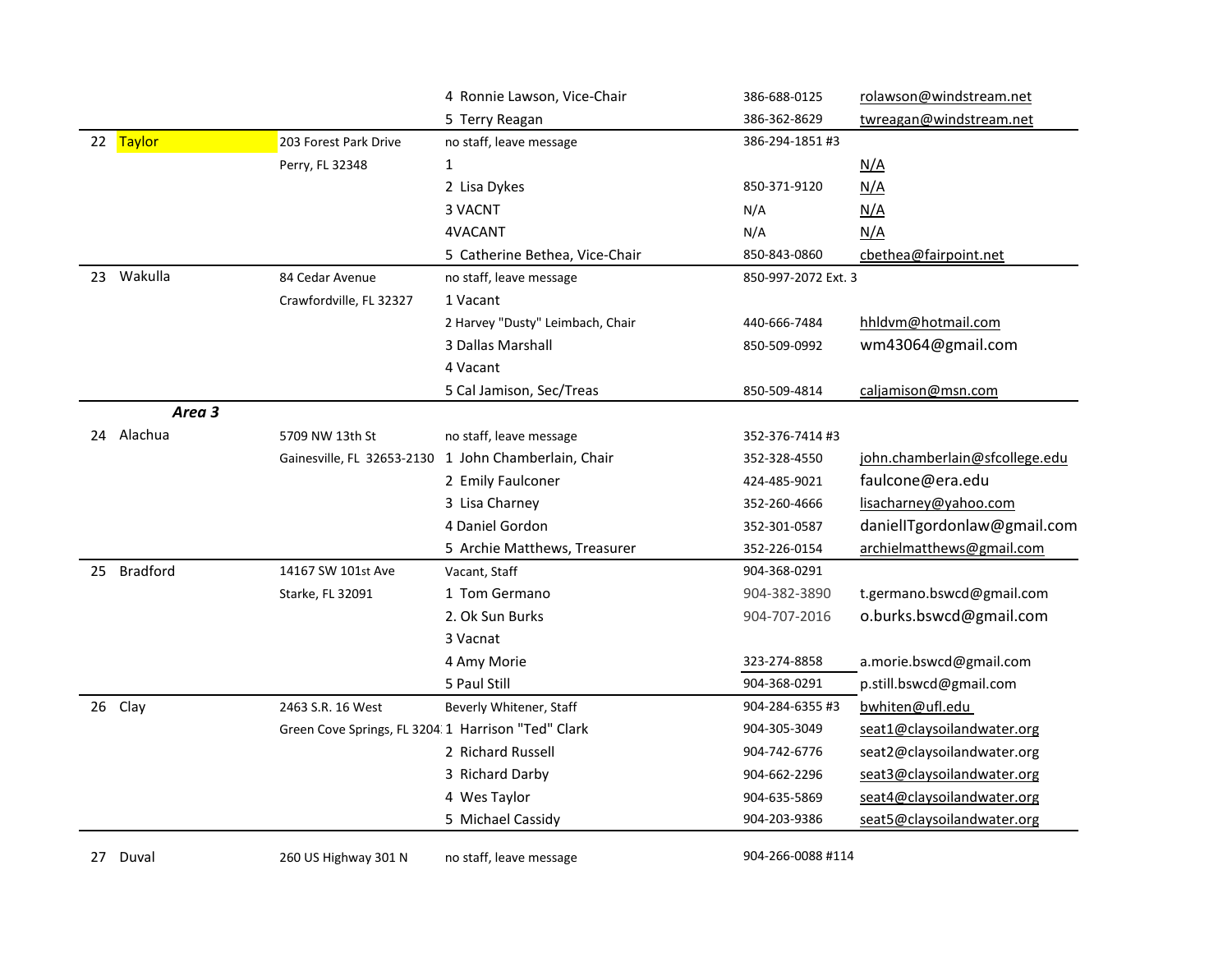|    |               | Baldwin, FL 32234-1440                          | 1 Allen Moore, Treasurer    | 904-465-0678 | moore@duvalsoilandwater.con   |
|----|---------------|-------------------------------------------------|-----------------------------|--------------|-------------------------------|
|    |               |                                                 | 2 John Barnes, Secretary    | 904-333-7843 | barnes@duvalsoilandwater.con  |
|    |               |                                                 | 3 Jennifer Casey, Chair     | 904-994-5153 | casey@duvalsoilandwater.com   |
|    |               |                                                 | 4 Ashantae Green, Historian | 904-351-8596 | green@duvalsoilandwater.com   |
|    |               |                                                 | 5 James Cook, Vice Chair    | 904-329-6547 | cook@duvalsoilandwater.com    |
|    | 28 Marion     | 2710 East Silver Springs Blvd Ann Bishop, Staff |                             | 352-438-2475 | ann.bishop@marioncountyfl.org |
|    |               | Ocala, FL 34470                                 | 1 Justin Albright, Chairman | 352-438-2475 | albrightinvestments@gmail.com |
|    |               |                                                 | 2 Colleen Stenstream        | 352-438-2475 | tuckedawayfarm@yahoo.com      |
|    |               |                                                 | 3 Brent London              | 352-438-2475 | brentlondonmcswcd@icloud.com  |
|    |               |                                                 | 4 Tina Johns                | 352-812-2791 | trjohns318@gmail.com          |
|    |               |                                                 | 5 Vivi Serena               | 352-438-2475 | vivipserena@yahoo.com         |
| 29 | <b>Nassau</b> | P O Box 753                                     | Cari Cahill, Staff          | 904-879-3372 | ncswcd@gmail.com              |
|    |               | Callahan, FL 32011                              | 1 Dean Woehrle, Chair       | 904-845-2806 | dwwoehrle@gmail.com           |
|    |               |                                                 | 2 Richard Bonner            | 904-879-3372 | N/A                           |
|    |               |                                                 | <b>3 Halston Nelson</b>     | 904-879-3372 | N/A                           |
|    |               |                                                 | 4 Vacant ?                  |              |                               |
|    |               |                                                 | 5 Joe Johnson               | 904-742-6720 | irishjax@yahoo.com            |
| 30 | Putnam        | 111 Yelvington Rd, Ste 4                        | Gina Allen, Staff           | 386-328-5051 | gina.allen@fl.nacdnet.net     |
|    |               | East Palatka, FL 32131-8892 1 Doug Duran        |                             | 386-937-3521 | jddoran@gapac.com             |
|    |               |                                                 | 2 Theo B. Siehler, Chair    | 386-916-0708 | N/A                           |
|    |               |                                                 | 3 Christy Largacci          | 386-937-1323 | clargacci@gmail.com           |
|    |               |                                                 | 4 John Newbold, Vice-Chair  | 386-968-4674 | forestgroves@windstream.net   |
|    |               |                                                 | 5 Larry Corn                | 904-669-6666 | LHcorn13@yahoo.com            |
|    | 31 St. Johns  | 111 Yelvington Rd, Ste 4                        | Gina Allen, Staff           | 386-328-5051 | gina.allen@fl.nacdnet.net     |
|    |               | East Palatka, FL 32131-8892 1 Joe Parker        |                             | N/A          | Jparker.ag@yahoo.com          |
|    |               |                                                 | 2 Paul Leblanc              | N/A          | picopaul@comcast.net          |
|    |               |                                                 | 3 Nicole Crosby             | 917-626-4007 | nicole.sjswcd@gmail.com       |
|    |               |                                                 | 4 Charles Owen              | 904-669-2182 | chucko319@me.com              |
|    |               |                                                 | 5 Mary Lawrence             | 904-823-9585 | mary.sjswcd@gmail.com         |
|    | 32 Union      | 25 N.E. 1st Street                              | Vacant, Staff               | 386-496-4241 | N/A                           |
|    |               | Lake Butler, FL 32054                           | 1 Doyle Williams            | 352-745-6015 | N/A                           |
|    |               |                                                 | 2 Larry McDaniels           | 386-623-3625 | N/A                           |
|    |               |                                                 | 3 Vacant                    | N/A          | N/A                           |
|    |               |                                                 | 4 Vacant                    | N/A          | N/A                           |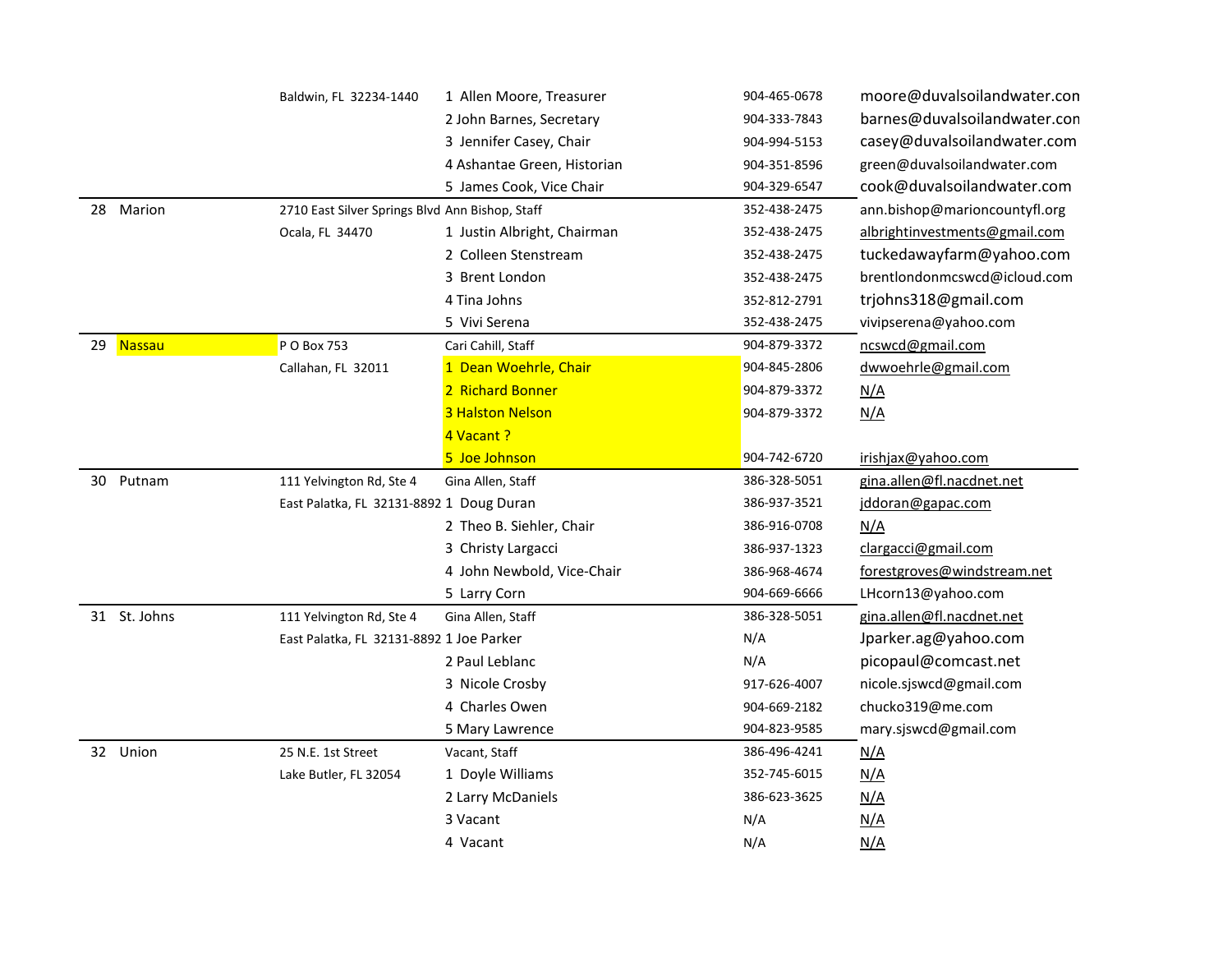|    |                      |                            | 5Vacant                               | N/A             | N/A                                            |
|----|----------------------|----------------------------|---------------------------------------|-----------------|------------------------------------------------|
|    | 33 Volusia           | 101 Heavens Gate Rd, Ste F |                                       |                 |                                                |
|    |                      | Deland, FL 32720           | 1 Wendy Anderson, Chair               | 417-353-0084    | wendy4soilandwater@gmail.com                   |
|    |                      |                            | 2 John Nelson, Vice Chair             | 386-256-8537    |                                                |
|    |                      |                            | 3 William Bliss, Secretary            | 305-542-8499    | william.bliss.for.sustainability@gm            |
|    |                      |                            | 4 Andy Kelly                          | 386-804-1021    | rivermon@live.com                              |
|    |                      |                            | 5 Vacant                              |                 |                                                |
|    | Area 4               |                            |                                       |                 |                                                |
|    |                      |                            |                                       | 321-633-1702    |                                                |
| 34 | <b>Brevard</b>       | 3695 Lake Dr               | Mike Engelgau, Staff                  | #252328         | mike.engelgau@brevardsoilandwa                 |
|    |                      | Cocoa, FL 32926-4219       | 1 Chelsea Partridge                   |                 | supervisor.chelsea@gmail.com                   |
|    |                      |                            | 2 James Sloan                         | 321-360-9089    | supervisor2g.bswcd@bellsouth.net               |
|    |                      |                            | 3 Adam Tritt                          | 321-759-7168    | adambyrntritt+supervisor.bs&v                  |
|    |                      |                            | 4 Jonathan Schuman                    | 321-600-4444    | oursoil.water@gmail.com                        |
|    |                      |                            | 5 Joseph "Bud" Crisafulli, Chair      | 321-453-7131    | budcrisafulli@gmail.com                        |
|    | 35 Hillsborough      | 201 S Collins St, Ste 202  | Vacant, Staff                         | 813-752-1474 #3 | N/A                                            |
|    |                      | Plant City, FL 33563-5531  | Betty Jo Tompkins, Executive Director | 813-477-8332    | bjt6890@yahoo.com                              |
|    |                      |                            | 1 Kathy Eckdahl                       | 813-752-1474    | eckdahlk@hillsboroughcounty.org                |
|    |                      |                            | 2 Karen Cox Jaroch                    | 813-318-2344    | karen_jaroch@hotmail.com                       |
|    |                      |                            | 3 Mark Proctor                        | N/A             | mark1716@juno.com                              |
|    |                      |                            | 4 Sonja Brookins                      | 813-416-4505    | sonjabrookins@gmail.com                        |
|    |                      |                            | 5 Andrew Brooks                       | 813-752-1474    | brooksab@hillsboroughcountry.or                |
|    | 36 Lake              | 1951 Woodlea Rd            | Peggy Arter, Staff                    |                 | lswcdparter@gmail.com                          |
|    |                      | Tavares, FL 32778          | 1 Banks Helfrich, Chair               | 407-616-9720    | bankshelfrichisrunning@gmail.com               |
|    |                      |                            | 2 Mary Ann Krisovitch                 | 352-434-5025    | maryannlakesoilandwater@gmail.c                |
|    |                      |                            | 3 Cassandra Brown                     | 352-286-0287    | cblswcdseat3@gmail.com                         |
|    |                      |                            | 4 Jeff Rabinowitz                     | 407-312-7446    | jeff1967@cfl.rr.com                            |
|    |                      |                            | 5 Patricia Spear                      |                 | p-spear@northwestern.edu                       |
| 37 | <b>Manatee River</b> | 6942 Professional Parkway  | Vanessa Taylor                        | 941-907-0011    | vtaylor@scgov.net                              |
|    |                      | Sarasota, FL 34240-8414    | Gail Somodi                           | 941-907-0011    | gail.somodi@fl.nacdnet.net                     |
|    |                      |                            | 1 John O'Connor, Vice-Chair           | 863-860-3307    | pennpro3@aol.com                               |
|    |                      |                            | 2 Ben King, Sec/Treas                 | 941-737-4797    | kingfarmmyakka@gmail.com                       |
|    |                      |                            | 3 Julie Tillett                       |                 | 01/29/21 Mileage R tillettj@manateeschools.net |
|    |                      |                            | 4 Paul Howard, Chair                  | 941-737-9220    | xkp297@aol.com                                 |
|    |                      |                            | 5 Callon Keen, Jr                     | 941-812-1990    | callonkeenjr@yahoo.com                         |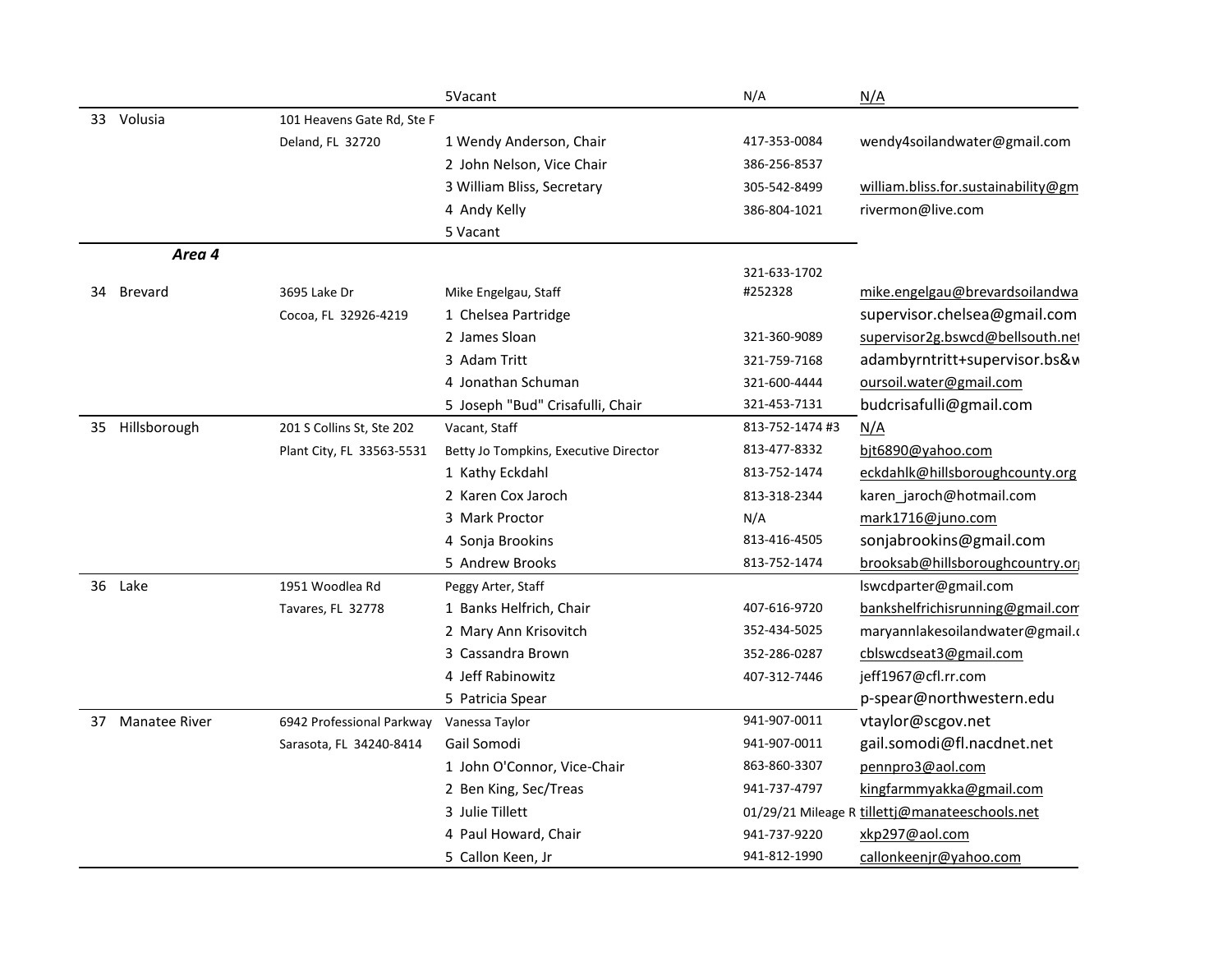| 38 | Orange      | 1921 Kissimmee Valley Lane no staff, leave message |                                 | 407-847-4465 #3 |                                 |
|----|-------------|----------------------------------------------------|---------------------------------|-----------------|---------------------------------|
|    |             | Kissimmee, FL 34744-6107 1 Nathaniel Douglas       |                                 | 407-921-6748    | natemd7@gmail.com               |
|    |             |                                                    | 2 Karolyn Campbell              | 407-970-1949    | karolyncampbell20@gmail.com     |
|    |             |                                                    | 3 Raquel Lozano                 | 407-860-2719    | representativeraquellozano@gmai |
|    |             |                                                    | 4 Dawn Curtis                   | 321-217-6650    | supervisordawncurtis@gmail.com  |
|    |             |                                                    | 5 Vacant                        |                 |                                 |
| 39 | Osceola     | 1921 Kissimmee Valley Lane, Staff                  |                                 | 407-847-4465 #3 |                                 |
|    |             | Kissimmee, FL 34744-6107                           |                                 |                 |                                 |
|    |             |                                                    | 1 Jacqueline Henry              | 407-744-5266    | henry.jackie50@yahoo.com        |
|    |             |                                                    | 2 Valarie Anderson              | 386-852-2539    | valerie@andersongeospatial.com  |
|    |             |                                                    | 3 Larry Schneck                 | 765-444-7713    | laschneck.oswcd@gmail.com       |
|    |             |                                                    | 4 Matthew Boggs, Vice-Chair     | 407-453-9158    | boggsmr84@gmail.com             |
|    |             |                                                    | 5 Deborah Livingston, Treasurer | 321-987-4106    | drlivingston120@gmail.com       |
| 40 | Polk        | 28609 Highway 27 N                                 | Raven Mundy, Project Manager    | 863-439-6550    | rmundy.pcswcb@gmail.com         |
|    |             | Dundee, FL 33838                                   | 1 Daniel Lanier                 | 863-698-2971    | lanier.pswcd@gmail.com          |
|    |             |                                                    | 2 Joe Garrison                  | 863-439-6550    | jgarrison.pcswcb@gmail.com      |
|    |             |                                                    | 3 Katie Smith                   | 863-838-8903    | katie.pcswcd@gmail.com          |
|    |             |                                                    | 4 David Lawson                  | 863-287-2587    | davidlawsonjr75@gmail.com       |
|    |             |                                                    | 5 Brett Upthagrove              | 863-670-2077    | brett.pcswcb@gmail.com          |
|    | 41 Sarasota | 6942 Professional Parkway                          | Vanessa Taylor                  |                 | vtaylor@scgov.net               |
|    |             | Sarasota, FL 34240-8414                            | Gail Somodi                     | 941-907-0011    | gail.somodi@fl.nacdnet.net      |
|    |             |                                                    | 1 Matt Palmer                   | (941) 223-0762  | mcmpalmer@aol.com               |
|    |             |                                                    | 2 Audie Bock                    | 941-907-0011    | audie.bock@sarasotaswcd.com     |
|    |             |                                                    | 3 Todd Underhill, Chair         | 941-780-0901    | todd.underhill@sarasotaswcd.c   |
|    |             |                                                    | 4 Charles Johnston              | (941)812-5726   | twojfarms@yahoo.com             |
|    |             |                                                    | 5 Matt Wooddall, Sec/Treas      | 941-330-6361    | matthew.wooddall@sarasotasv     |
|    | 42 Seminole | P.O. Box 181774                                    | no staff, leave message         | 407-467-5554    |                                 |
|    |             | Casselberry, FL 32718                              | 1 Jason Kirby, Secretary        | 407-252-8462    | jkirby.sswcd@gmail.com          |
|    |             |                                                    | 2 Jennifer Webb, PR             | 407-956-9201    | sswcd@jenwebb.org               |
|    |             |                                                    | 3 Sarah Hall, Treasurer         | 407-310-1704    | Sarahsswcd@wildeconservation    |
|    |             |                                                    | 4 Edmund Young, Chair           | 321-277-4669    | edyoung4florida@gmail.com       |
|    |             |                                                    | 5 Karen Heriot, Vice Chair      | 407-748-1069    | karenheriotseat5@yahoo.com      |
|    | 43 Sumter   | 7620 N SR 471, Ste 2                               | no staff, leave message         |                 |                                 |
|    |             | Bushnell, FL 33513                                 | 1 Johanna Jones, Vice-Chair     | N/A             | bayleigh@embarqmail.com         |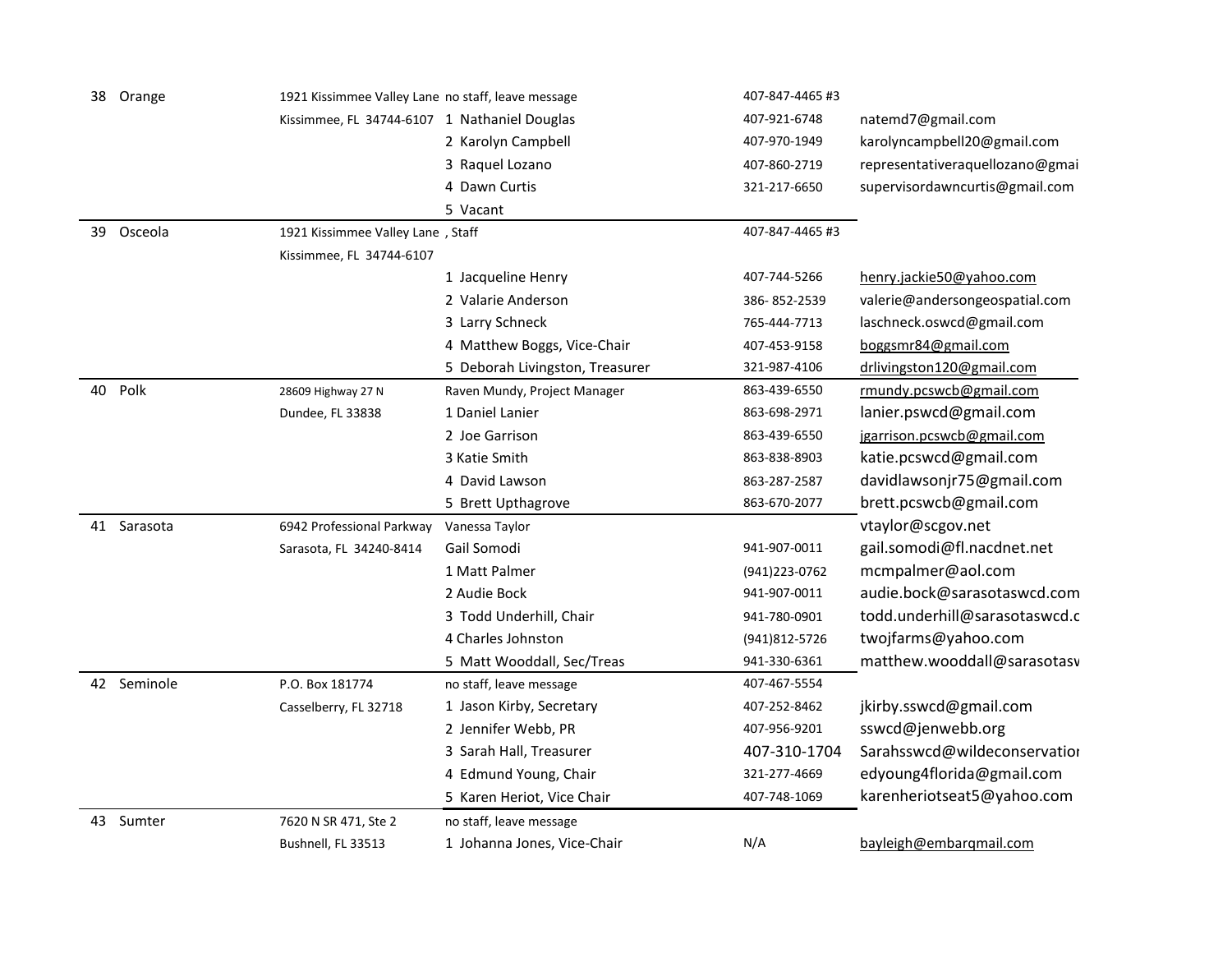|                 |                                                    | 2 Benita Dixon, Chair         | N/A                   | Ladybdixon@gmail.com        |
|-----------------|----------------------------------------------------|-------------------------------|-----------------------|-----------------------------|
|                 |                                                    | 3 Christopher Wilson          | N/A                   | N/A                         |
|                 |                                                    | 4 Nancy Dwyer                 | N/A                   | nandwyer@yahoo.com          |
|                 |                                                    | 5 Wendel Martinkovic          | N/A                   | wendelfm@yahoo.com          |
| Area 5          |                                                    |                               |                       |                             |
| Charlotte<br>44 | 25550 Harbor View Rd, Unit no staff, leave message |                               | 941-764-4354          |                             |
|                 | Port Charlotte, FL 33980                           | 1 Mike Elfenbein              |                       | mikeelf96@aol.com           |
|                 |                                                    | 2 Patrick Sutherland          |                       | patdaddy@gmail.com          |
|                 |                                                    | 3 David Schutz                |                       | Dschutzcswcd@gmail.com      |
|                 |                                                    | 4 VACANT                      |                       |                             |
|                 |                                                    | 5 Sue Hill                    |                       | surendranihill@outlook.com  |
|                 |                                                    |                               | 863-674-5700          |                             |
| 45 Glades       | P O Box 248                                        | Noreen Berden, Staff          | #3237                 | noreen.berden@hendryfla.net |
|                 | LaBelle, FL 33975-0248                             | 1 Amy Perry, Vice Chair       | 863-946-0840          | perryfarmllc@me.com         |
|                 |                                                    | 2 Robert Hammock, Chair       | 863-634-7272          | rhammockjr@gmail.com        |
|                 |                                                    | 3 Robert Oxer                 | 863-441-1866          | bradoxer@gmail.com          |
|                 |                                                    | 4 Sarah Gracelyn Byrd         | 863-599-8773          | sgracelyn@ussugar.com       |
|                 |                                                    | 5 Randy Waguespack            | 863-673-9175          | rgwaguespack@embarqmail.com |
| 46 Hardee       | 316 N 7th Ave                                      | Marty Rowan, Staff            | 863-773-9644          | martha.rowan@fl.nacdnet.net |
|                 | Wauchula, FL 33873                                 | 1 Cindy Weinstein             | 863-604-3778          | greenseafarms@yahoo.com     |
|                 |                                                    | 2 Charles Matheny, Chair      | 863-832-0505          | cwmgroves@aol.com           |
|                 |                                                    | 3 Roy Petteway, JR, Treasurer | 863-781-3984          | rpetteway@hotmail.com       |
|                 |                                                    | 4 Larry Davis, Vice-Chair     | 863-448-2829          | larrydavisinc@gmail.com     |
|                 |                                                    | 5 Steve Johnson               | 863-781-0518          | sjohnson@johnsonharvest.com |
| 47 Hendry       | P O Box 248                                        | Noreen Berden, Staff          | 863-674-5700<br>#3237 | noreen.berden@hendryfla.net |
|                 | LaBelle, FL 33975-0248                             | 1 Charles "Davey" Conly       | 863-673-8469          | conlycattle@gmail.com       |
|                 |                                                    | 2 James Mabry McCray          | 561-261-2132          | jmmccray@ufl.edu            |
|                 |                                                    | 3 R. Bruce Hendry, Vice-Chair | 239-657-3614          | brucehendry1@aol.com        |
|                 |                                                    | 4 Ariel Avila                 | 305-761-3531          | arielfarm@hotmail.com       |
|                 |                                                    | 5 Lisa Cleghorn, Chair        | 863-675-4500          | lisa@soland.com             |
| 48 Highlands    | 4505 George Blvd                                   | Susie Bishop, Staff           | 863-402-7020          | sbishop@highlandsswcd.org   |
|                 | Sebring, FL 33875                                  | 1 Doug Deen                   | 863-443-0109          | ddeen@highlandsswcd.org     |
|                 |                                                    | 2 Dr. John Causey             | 863-840-0221          | jcausey@highlandsswcd.org   |
|                 |                                                    | 3 T.J. Wohl                   |                       | tjwohl@highlandsswcd.org    |
|                 |                                                    |                               | 863-381-8090          |                             |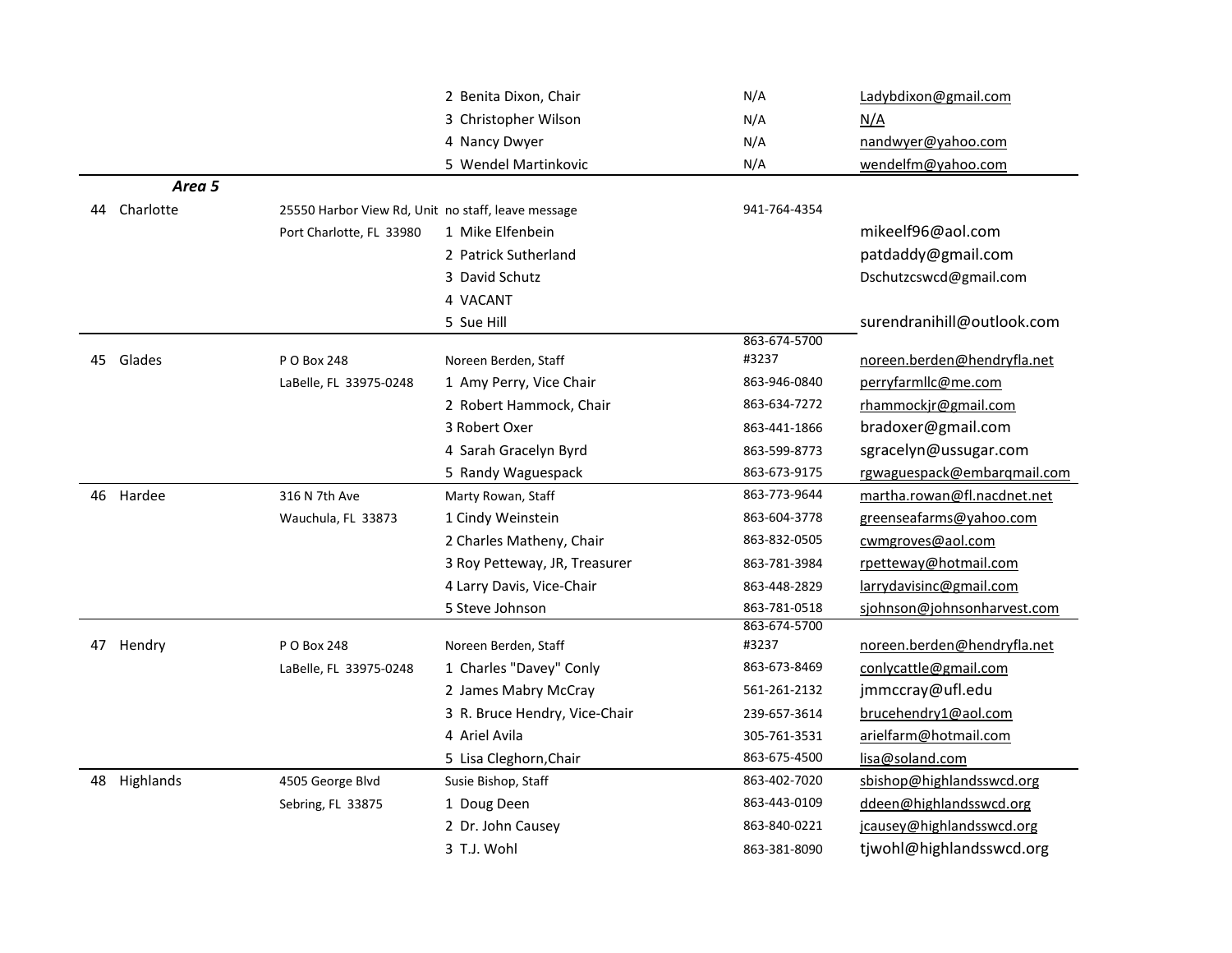|     |                |                                               | 4 Pamela Fentress                                           | 863-465-6606    | pfentress@highlandsswcd.org    |
|-----|----------------|-----------------------------------------------|-------------------------------------------------------------|-----------------|--------------------------------|
|     |                |                                               | 5 Steve Smith                                               | 863-443-1226    | ssmith@highlandsswcd.org       |
| 49  | Indian River   | 1800 27th Street, Bldg B                      | Linda Caggiano, Staff                                       | 772-226-4397    | lcaggiano@ircgov.com           |
|     |                | Vero Beach, FL 32960-0310 1. William Marine   |                                                             | 772-539-1902    | bill@agriserviceintl.com       |
|     |                |                                               | 2 David Gunter, Chair                                       | 772-562-2141    | dgunter@flbb.net               |
|     |                |                                               | 3 Robert Adair, Vice-Chair                                  | 772-562-3802    | bob@flaresearch.com            |
|     |                |                                               | 4 Robert "Bobby" Lindsey                                    | 772-569-7555    | bl6585@bellsouth.net           |
|     |                |                                               | 5 David Cox, Sec/Treas                                      | 772-564-0540    | dlc@davidcoxconsulting.com     |
| 50  | Okeechobee     | 452 Highway 98 N                              | Audrey Kuipers, Staff                                       | 863-623-3237    | audrey.kuipers@okeechobeeswcd. |
|     |                | Okeechobee, FL 34972-2303 Robbi Sumner, Staff |                                                             |                 | robbi.sumner@okeechobeeswo     |
|     |                |                                               | 1 Mariano Corona, Chair                                     | 863-634-3971    | corona.oswcd@gmail.com         |
|     |                |                                               | 2 Nicki Smith                                               | 941-812-6074    | smith.oswcd@gmail.com          |
|     |                |                                               | 3 Don Sellers                                               | 561-261-0328    | sellers.oswcd@gmail.com        |
|     |                |                                               | 4 Douglas Burnham                                           | 863-634-1758    | burnham.oswcd@gmail.com        |
|     |                |                                               | 5 Glynn Rutledge, Sec/Treas                                 | 863-634-2445    | rutledge.oswcd@gmail.com       |
| 51  | Peace River    | (DeSoto Co 316 N 7th Ave                      | Marty Rowan, Staff                                          | 863-773-4764 #3 | martha.rowan@fl.nacdnet.net    |
|     |                | Wauchula, FL 33873                            | 1 Trey Barnwell, Treasurer                                  | 863-990-1190    | vtmelons@yahoo.com             |
|     |                |                                               | 2 VACANT                                                    |                 |                                |
|     |                |                                               | 3 Ken Harrison                                              | 863-990-8515    | jkharrison@embarqmail.com      |
|     |                |                                               | 4 Dan Ryals, Chair                                          | 863-990-2090    | aryals@embarqmail.com          |
|     |                |                                               | 5 Phil Turner, Vice-Chair                                   | 863-990-0630    | pwt@turnerranch.com            |
|     | 52 St. Lucie   | 8400 Picos Rd, Ste 202                        | Bess McKinney, Staff                                        | 772-461-4546 #3 | bess.mckinney@fl.nacdnet.net   |
|     |                |                                               | Fort Pierce, FL 34945-3045 1 Philip "Flip" Gates, Jr, Chair | 772-461-8600    | bess.mckinney@fl.nacdnet.net   |
|     |                |                                               | 2 Michael Adams                                             | 772-461-6321    | Adamsranch1@prodigy.net        |
|     |                |                                               | 3 Robert Johnson                                            | 772-461-7725    | bess.mckinney@fl.nacdnet.net   |
|     |                |                                               | 4 Stephen Koppleman                                         | 772-360-8381    | bess.mckinney@fl.nacdnet.net   |
|     |                |                                               | 5 Matthew Kyle Hamilton                                     | N/A             | bess.mckinney@fl.nacdnet.net   |
|     | Area 6         |                                               |                                                             |                 |                                |
| 53. | <b>Broward</b> | Post Office Box 17885                         | no staff, leave message                                     | 305-242-1288 #3 |                                |
|     |                | Plantation, FL 33318                          | 1 Emma Collum                                               | N/A             | ecollumbswcd1@gmail.com        |
|     |                |                                               | 2 Richard Denapoli                                          | N/A             | rdenapolibswcd2@gmail.com      |
|     |                |                                               | 3 Jelani Harvey, Sec/Treas                                  | N/A             | bswcd3@gmail.com               |
|     |                |                                               | 4 Alissa Schafer                                            | N/A             | aschaferbswcd4@gmail.com       |
|     |                |                                               | 5 Fred Segal, Chair                                         | 954-849-0745    | bswcd1@gmail.com               |